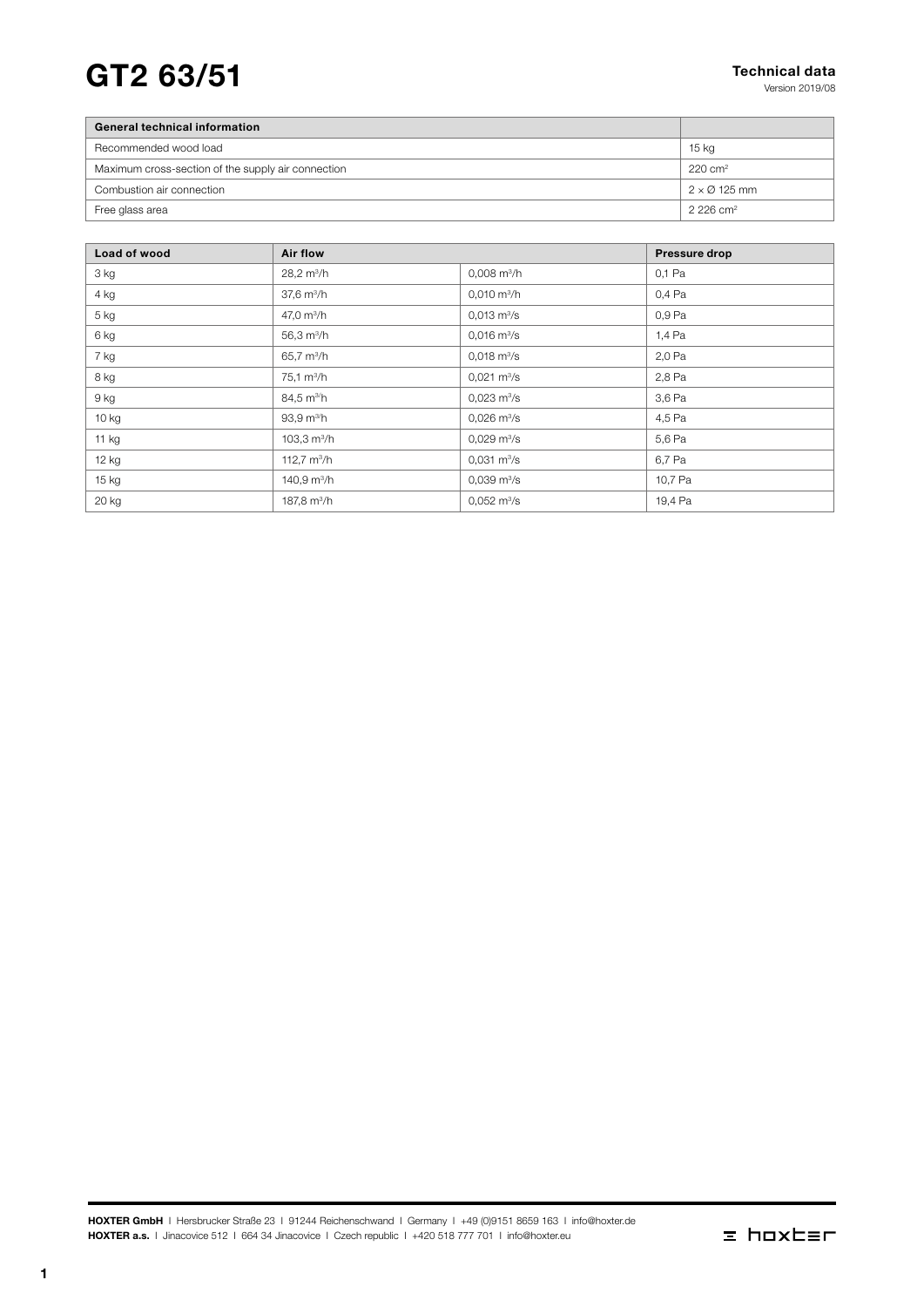air connection



M 1:10

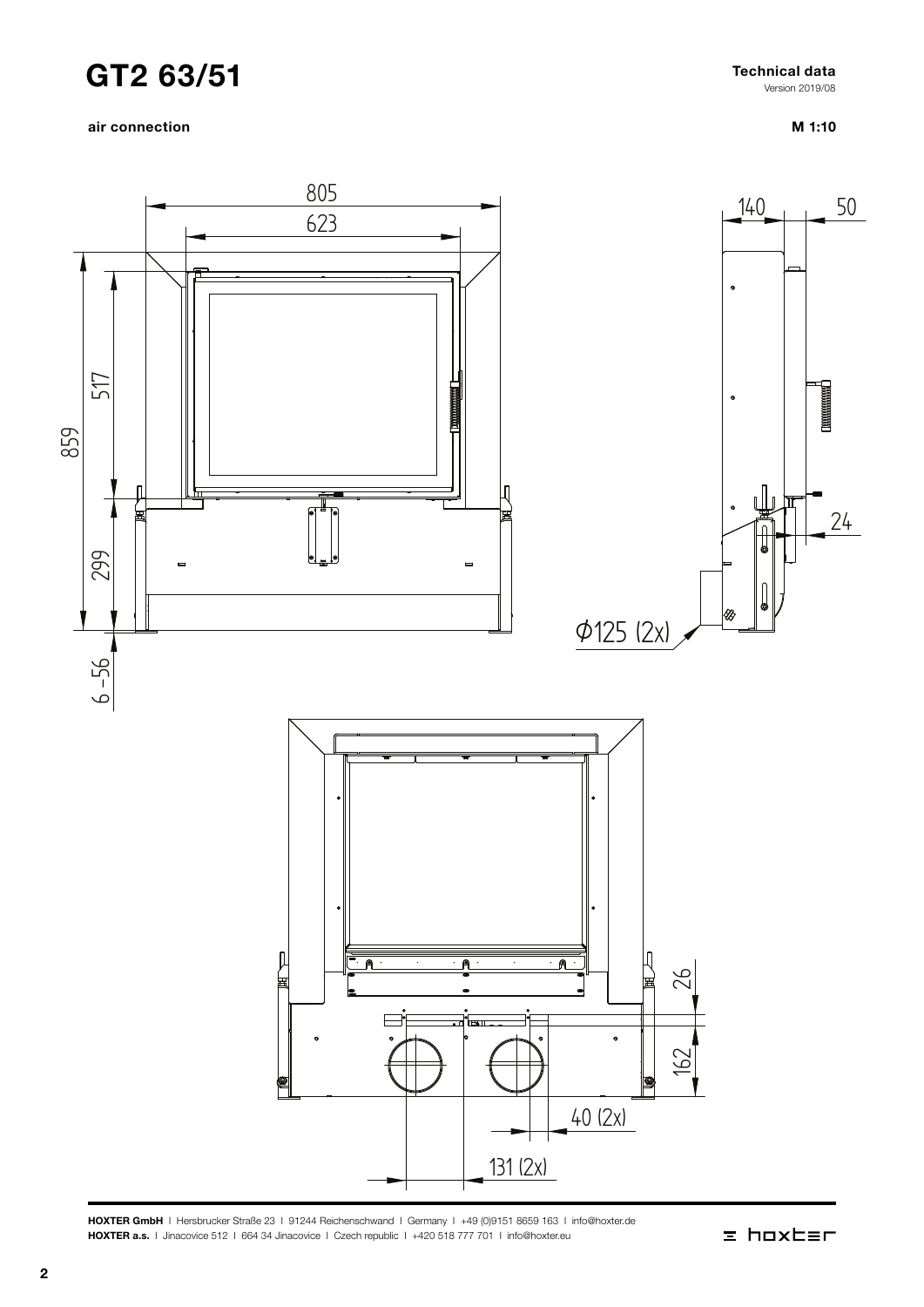with base / feet

#### Technical data

Version 2019/08

### M 1:10





HOXTER GmbH | Hersbrucker Straße 23 | 91244 Reichenschwand | Germany | +49 (0)9151 8659 163 | info@hoxter.de<br>HOXTER a.s. | Jinacovice 512 | 664 34 Jinacovice | Czech republic | +420 518 777 701 | info@hoxter.eu HOXTER a.s. I Jinacovice 512 | 664 34 Jinacovice | Czech republic | +420 518 777 701 | info@hoxter.eu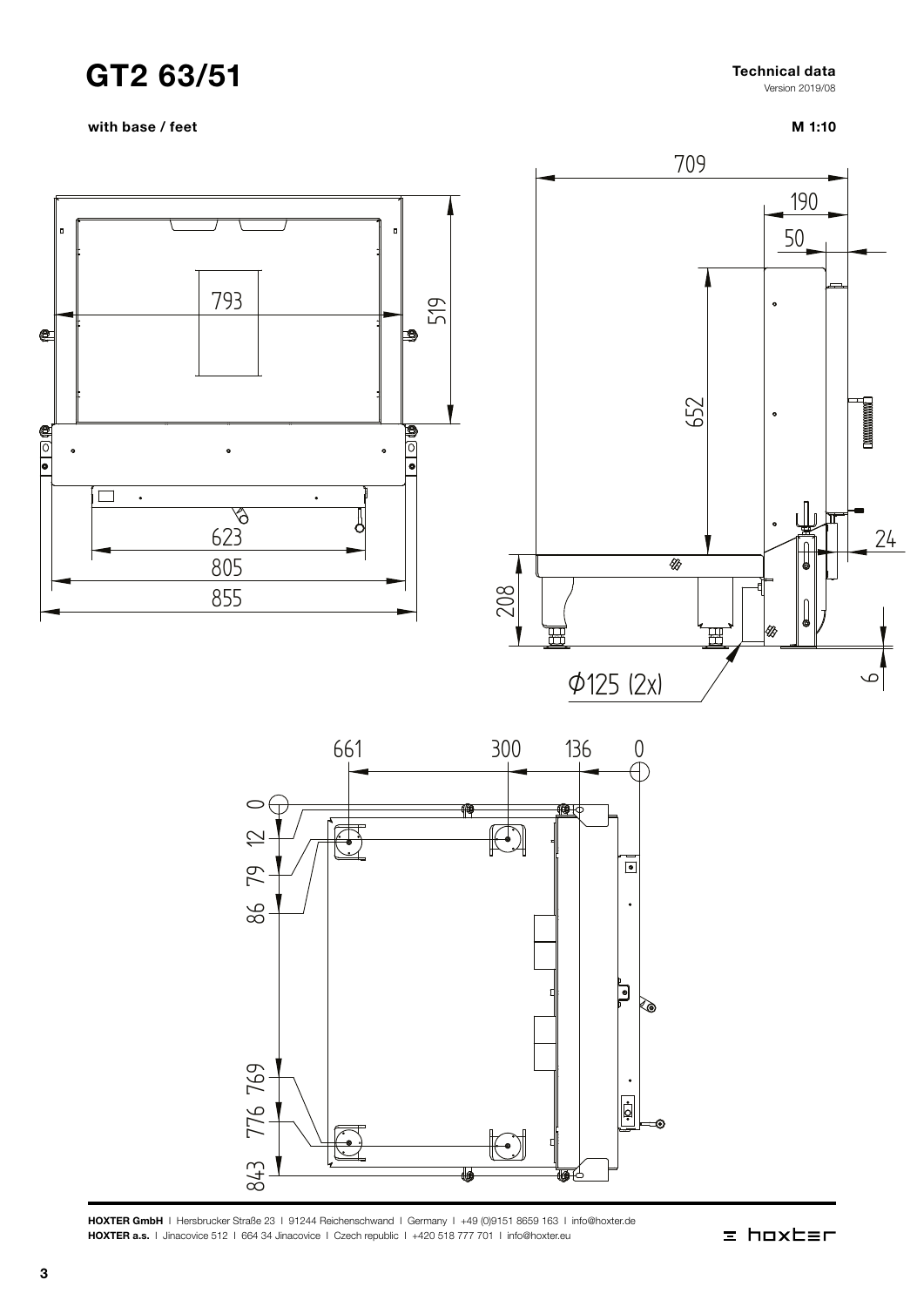Technical data Version 2019/08

cover frame 63/51 4sides 50 mm 1 x 90°

M 1:10